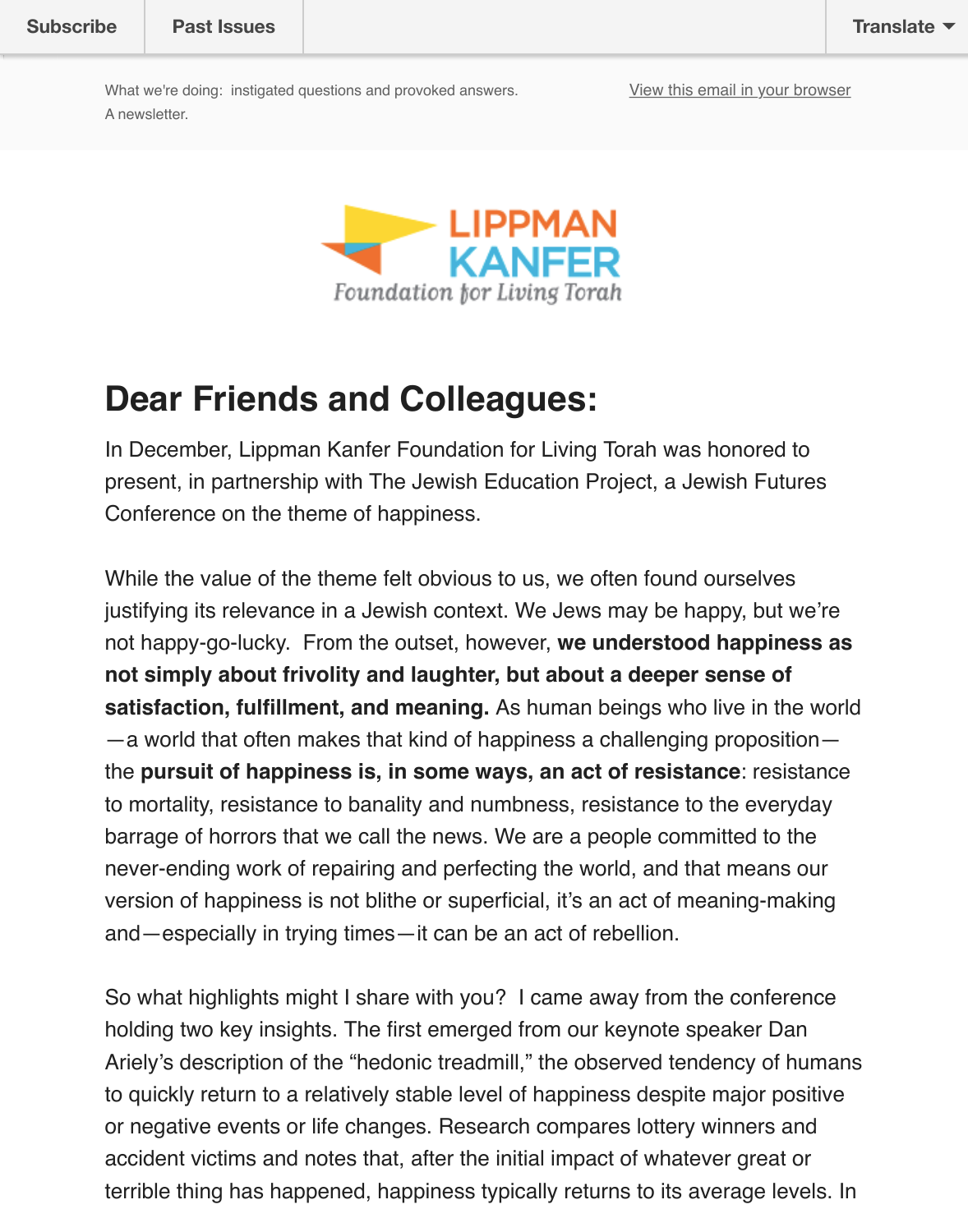other words, we tend to have a happiness "set point," and while specific experiences can temporarily bump us up or down, we tend to return to that set point over time.

The implications of this are profound. It means that we can't achieve happiness in any kind of permanent way—**happiness is a situation to be managed more than it is a problem to be solved**. On the one hand, that feels a little demoralizing. On the other hand, **we Jews have great tools** for dealing with situations to be managed: rituals, recurring practices that jog us out of the ruts into which we fall. Jews are masters of creating rituals that do just that: whether it's prayer, which reminds us of the transcendent behind the mundane; Shabbat, which disrupts the relentless routine of work; *matzah*, which upends our hubris by reminding us of our origins as slaves; or the 10 days of *teshuvah*, which impress upon us the critical-but-discomfiting work of repairing our relationships. The dilemma of the hedonic treadmill suggests that we ought to find ways to distribute through more of the year Sukkot's ritualized *z'man simchateinu*/"time of our happiness."

The second insight emerged from Rabbi Shira Stutman's conference teaching about whether happiness is an intrinsic or an instrumental value in Judaism (citing numerous sources, Shira took it as a given that happiness is a value in Judaism—she suggested that **Jews might have as many words for happiness as the Inuit have for snow**). Her Solomonic conclusion, of course, is that it must be both. The myriad words for happiness that flow through the seven blessings recited at Jewish weddings—*gila, rina, ditza, chedva*, etc. function both as incentives to inspire us to consecrate Jewish lifecycle events and the outcomes that rich Jewish life yields. The activist Jane Barry writes in her book of the same title, "What's the point of revolution if we can't dance?" **Even while we're engaged in the hard work of creating a future in which human happiness and fulfillment are widely shared, we've got to find places and spaces for happiness in the here and now.**

May 2017, with all of the challenges and obstacles that confront us, be a year rich with opportunities for celebration, joy, and happiness.

Best, Aaron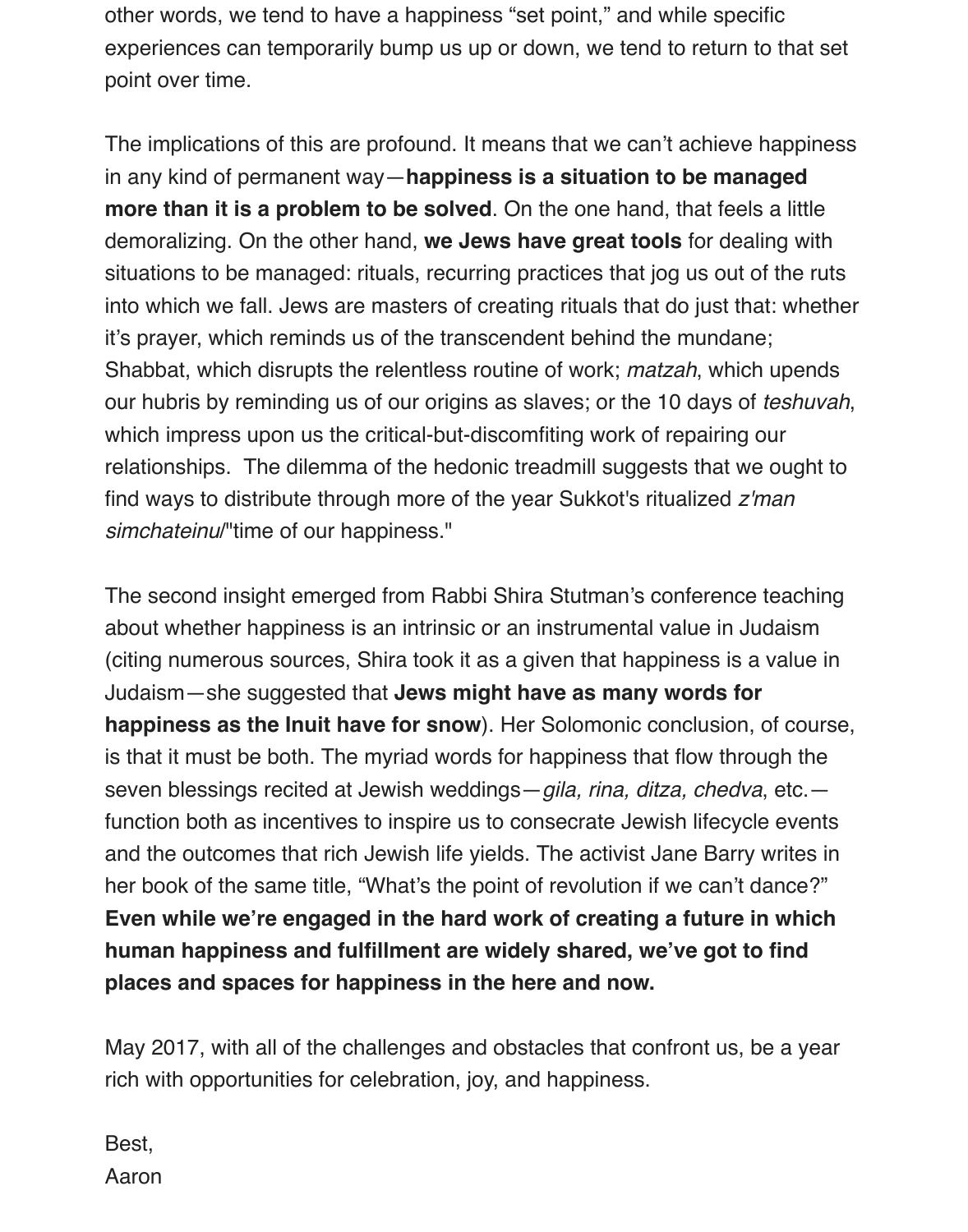

# **The Lippman Kanfer Prize for Applied Jewish Wisdom**

Awarded December 2016 to Pearlstone Center and Ask Big Questions (from left: Joe Kanfer, Marcella Kanfer Rolnick, Josh Feigelson, Jakir Manela, Mamie Kanfer Stewart, Josh Rolnick)

Read more...

## **GIVING**

Mechon Hadar recently completed the second year of a three year grant made to support the Center for Jewish Com[munal Music, w](http://lippmankanferprize.org/press-release-lippman-kanfer-prize-for-applied-jewish-wisdom-announces-winners/)hich strives to provide practical resources, training, and leadership development with an aim of seeding a field in which engaged prayer life can take hold in Jewish institutions around the country.

One of the things they've learned from their work to date is that in order to create [innovation in co](https://www.mechonhadar.org/)mmunities those communities need "multiple 'touch-points' with role models wh[o can instruct them, as well as tools a](https://www.mechonhadar.org/center-jewish-communal-music)nd resources that can support leaders within the community."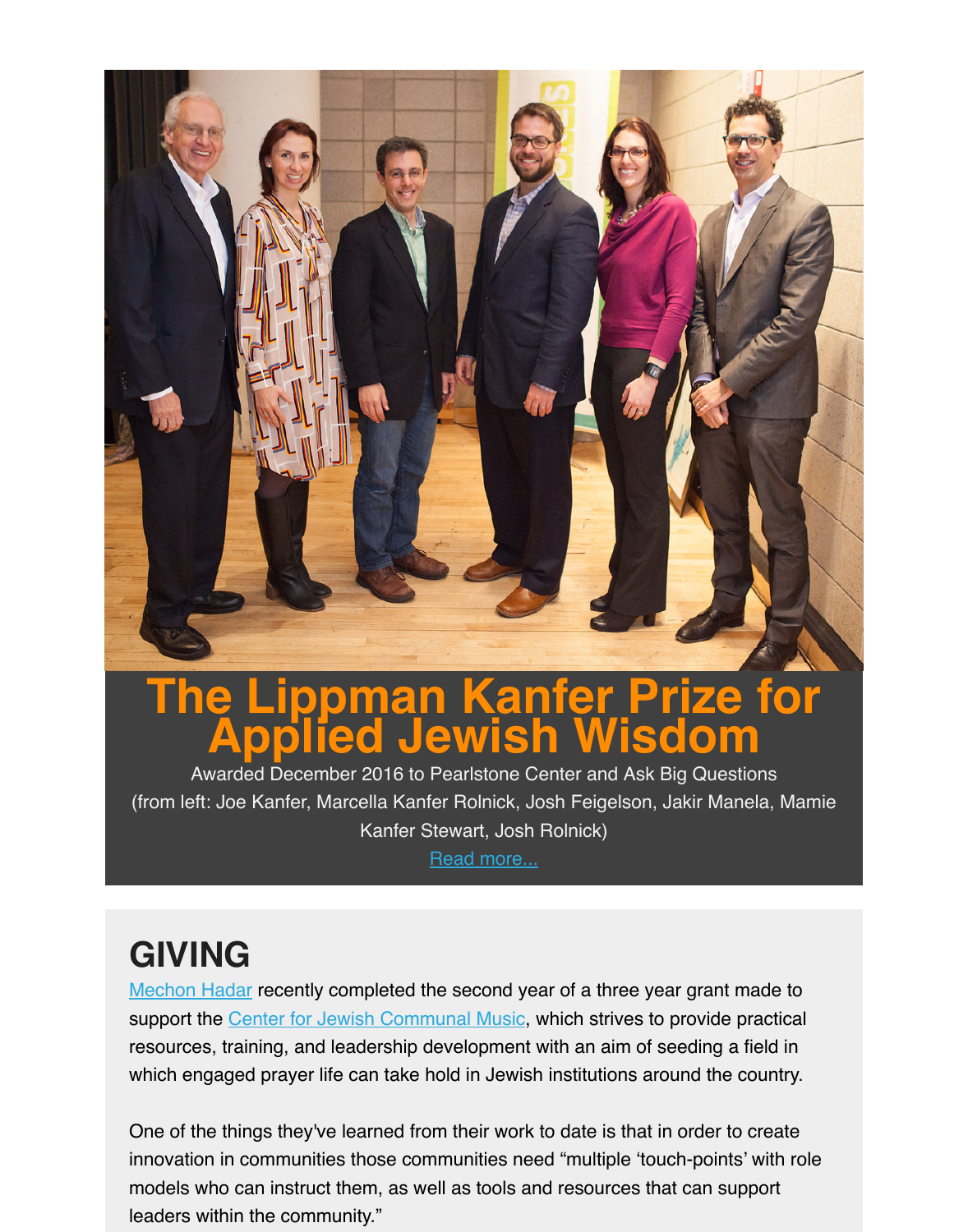are in post-production / sound editing, and will be online soon.)

**These resources have been downloaded 565,620 times in the past year.** We've been fascinated to see the intricacies of challenges that arose and admire the way [the Center adapted and addressed them – such as recording tunes with both male](https://www.mechonhadar.org/tefillah-music) and female voices, to be more accessible for [any vocal r](https://www.mechonhadar.org/tefillah-music)ange.

As they enter into the next year of work Mechon Hadar is looking at additional ways of supporting and furthering the existing training in order to create lasting change. We look forward to sharing Mechon Hadar's future learning with you and hope you'l check out the resources at https://www.mechonhadar.org/tefillah-music



### **Berakha (Blessing) & Intergenerational Philanthropy**

*How can Jewish teachings about, and practices for, blessing inform health attitudes toward money and toward intergenerational philanthropy?*

**Our like-minded funder peers are invited** to this opportunity for conversation and cocktails as part of the Jewish Funders Network, with board and staff from **Lippman Kanfer Foundation for Living Torah,** to explore how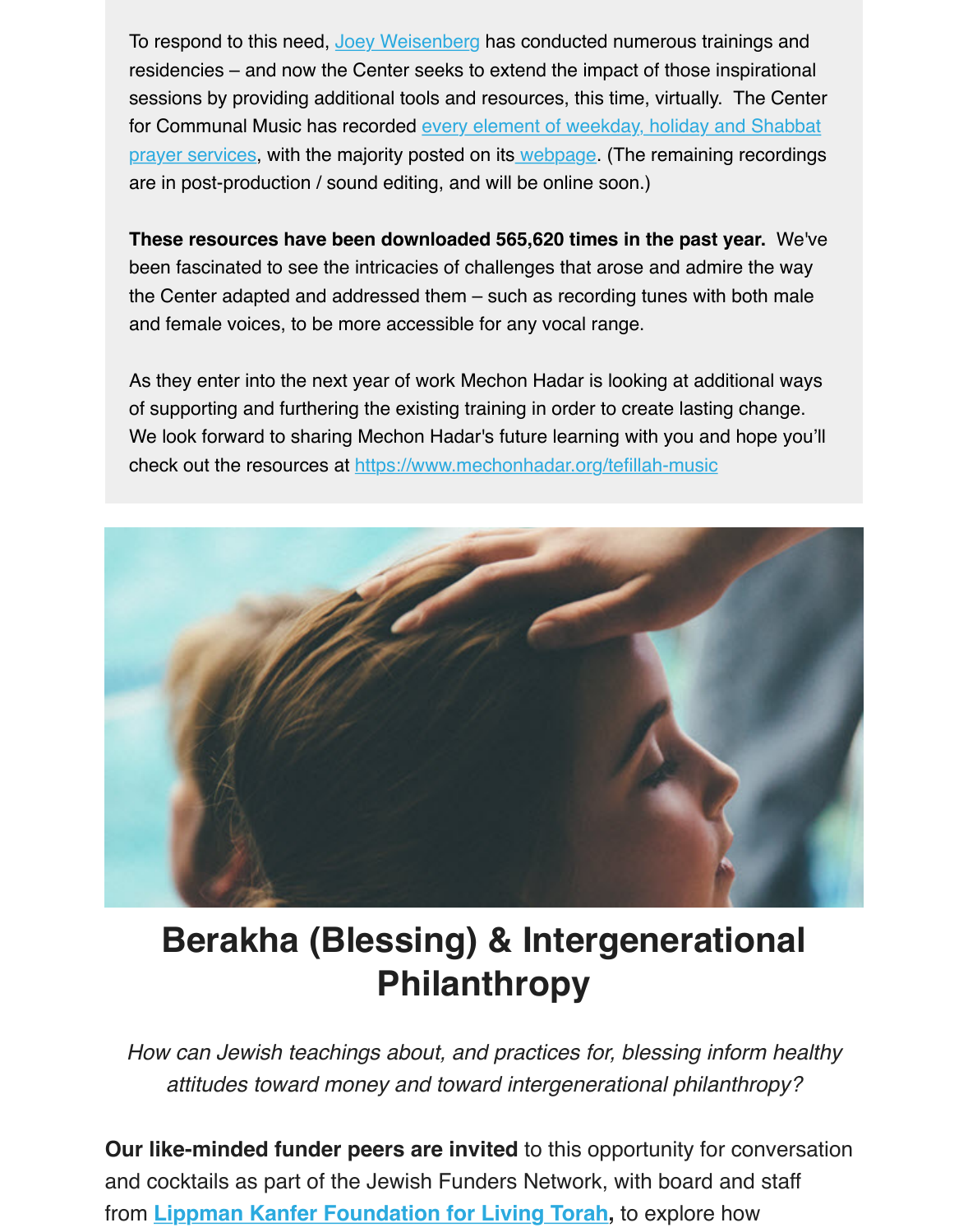

# **LEARNING**

#### **You've seen the sensibilities card deck, now check out accompanying source sheets!**

Sefaria - a living library of Jewish texts online - has launched a new iOS app and has redesigned its website. More than any other online resource, Sefaria enables educators and laypeople alike to create source sheets from its massive Jewish textual archive. Now, you can also export source sheets to Googledocs to custom design your own layouts and much more easily edit the documents.

[If this a](http://www.sefaria.org/)ll weren't exciting enough, we are also thrilled that Sef[aria now hosts](https://www.sefaria.org/ios) readymade source sheets based on the new Hillel curriculum featuring our favorite 10 Jewish sensibilities. If you have used the Jewish Sensibilities Deck and are looking for additional resources to take the ideas one step deeper, check out jewishsensibilities.org for links to each of these source sheets.

Thanks to our partners at the Meyerhoff Center for Jewish Experience at Hillel [International for making such a cool curriculum full of engaging texts, accompany](http://jewishsensibilities.org/)ing videos, activities and riveting questions. If you use any of these please let us know, as we are always interested in learning from your experience.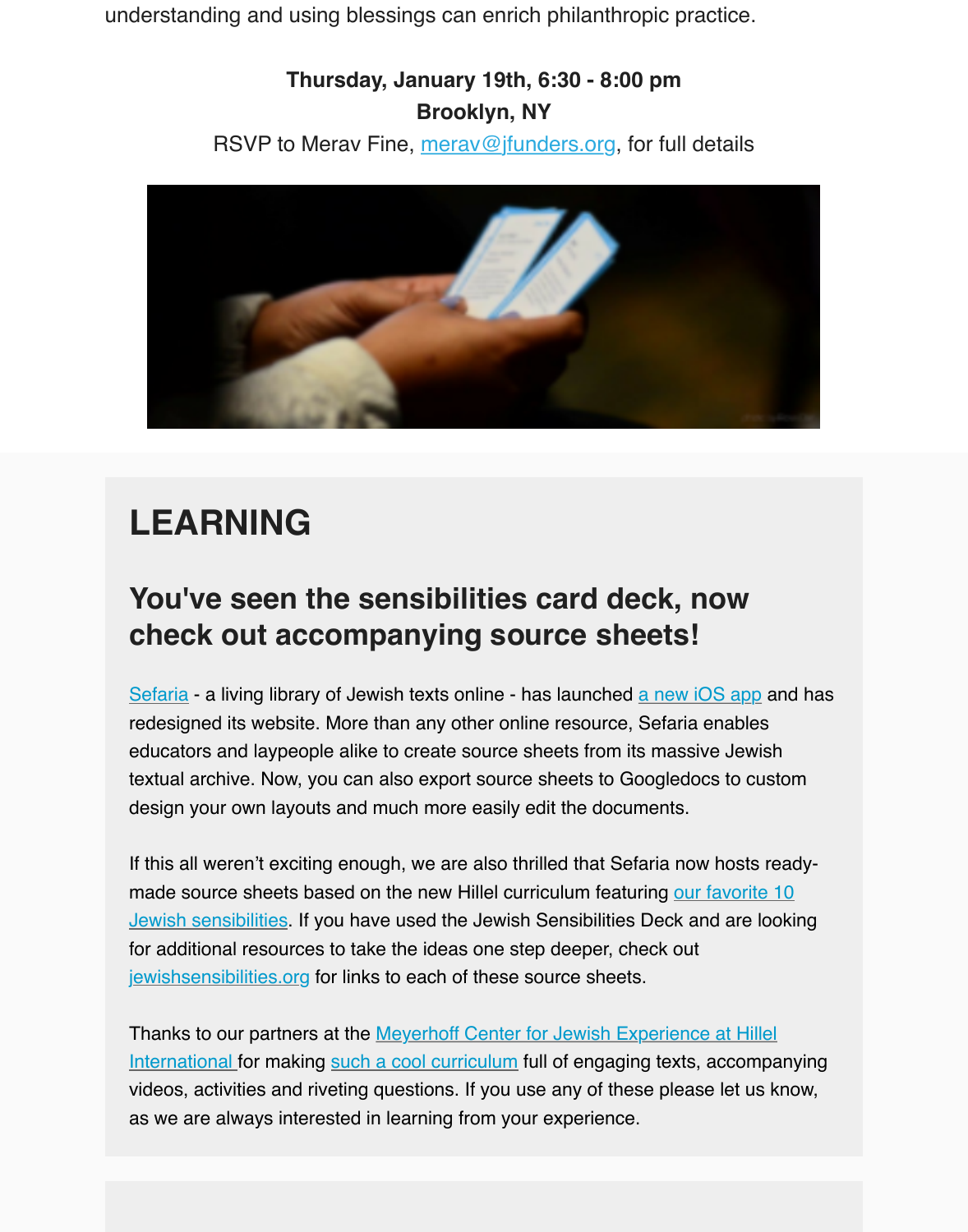For Happiness conference attendees who want <u>more Laughter Yoga (</u>or new reader who are immediately curious) - there are videos.

Summer ideas f[or high schoolers: don't mis](http://ejewishphilanthropy.com/jewish-literacy-for-jewish-professionals-why-we-need-to-speak-jewish/)s the relatively new JTS' JustCity Leadership Institute, which is a great chance to work with AVODAH: The Jewish Service Corps, Camp Ramah, United Synagogue Youth, and American Jewish Society for Service - and get a taste of New Yor[k City! Applications d](https://www.youtube.com/watch?v=W8NG4NYusgY)ue April 4th.

We love art where the artist wrestles with Jewish wisdom - including **Hillel Smith's** project, [Parsha Posters - the completed series is about to be exhibited at UC](http://www.jtsa.edu/justcity)LA Hillel, opening January 26.

Speaking of art, don't miss the chance to check out the artwork created by Ariel Burger for the Lippman Kanfer Prize for Applied Jewish Wisdom, posted on our blog with an artist's statement offering insight into both the work and proc[ess. \(And m](http://hillelsmith.info/)aze tov to [Rabbi Burger on r](http://hillelsmith.tumblr.com/tagged/parsha)eceiving an Ignition Grant from the Covenant Foundation for the Ill[uminated Jewish Sto](http://hillelsmith.tumblr.com/tagged/parsha)ries project.

[If you're a Day School educator, don't miss this innovation challenge, just for you](https://lkflt.wordpress.com/2016/12/14/artists-statement/) applications due TOMORROW, Jan. 12! Encouragement and support for productive disruption to the status quo.

Still proud of the work done to create the new Upstart, from big ideas to all the detaing and intricate integration that makes it work - here's a checklist to help learn from the process when you consider your next colla[boration!](http://www.jewishchallenge.org/day-school-educators-challenge/?platform=hootsuite)

> *What else should we be sharing? Click here to send us your recommendations!*